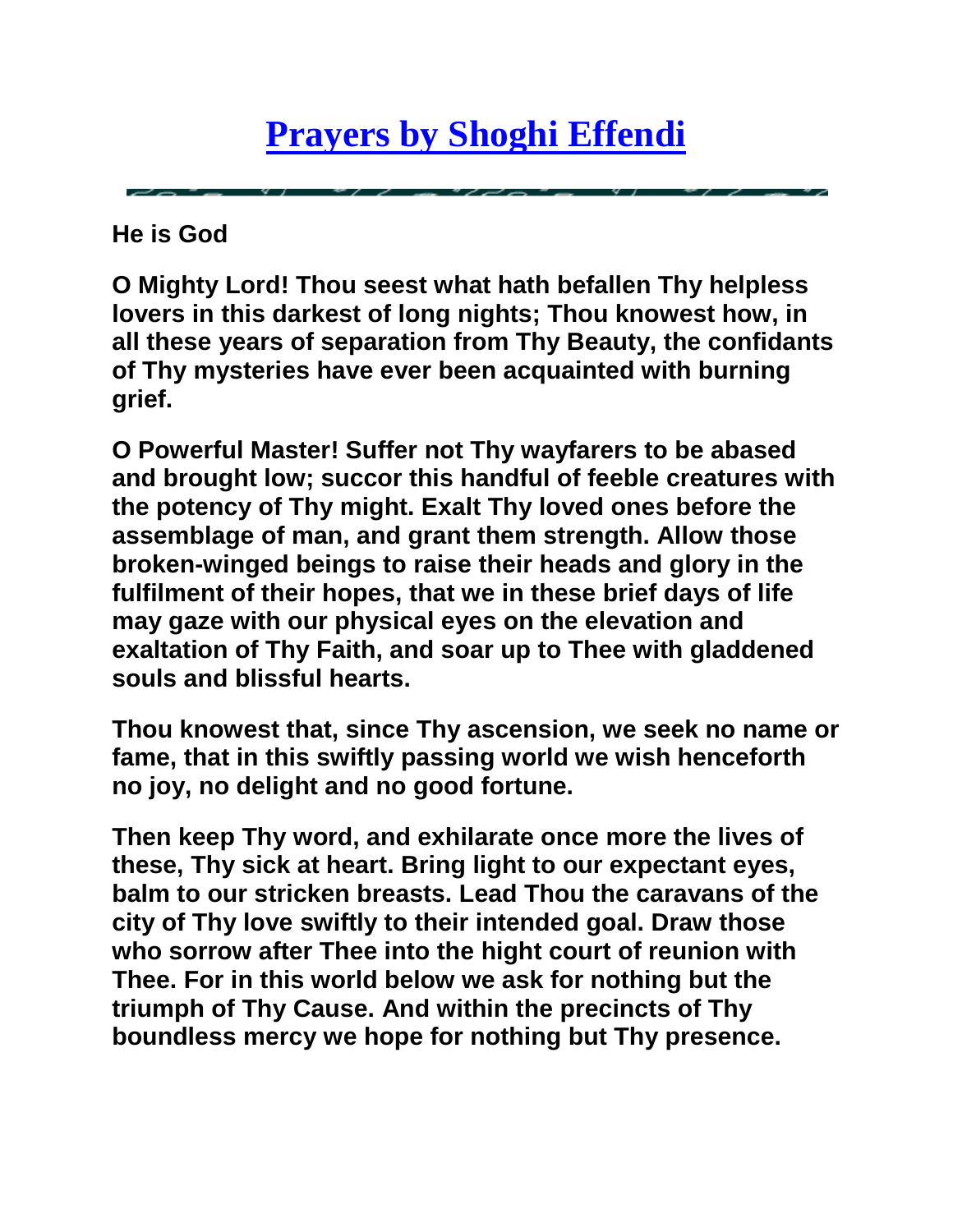**Thou art the Witness, the Haven, the Refuge; Thou art He who rendereth victorious this band of the innocent.**

**(from:** *Bahai World* **XVIII, 1979-1983, page 3)**

**Bear thou this my message to 'Abdu'l-Bahá, thine exalted and divinely-appointed Brother: If the Cause for which Bahá'u'lláh toiled and laboured, for which Thou didst suffer years of agonizing sorrow, for the sake of which streams of sacred blood have flowed, should, in the days to come, encounter storms more severe than those it has already weathered, do Thou continue to overshadow, with Thine allencompassing care and wisdom, Thy frail, Thy unworthy appointed child.**

**Intercede, O noble and well-favoured scion of a heavenly Father, for me no less than for the toiling masses of thy ardent lovers, who have sworn undying allegiance to thy memory, whose souls have been nourished by the energies of thy love, whose conduct has been moulded by the inspiring example of thy life, and whose imaginations are fired by the imperishable evidences of thy lively faith, thy unshakable constancy, thy invincible heroism, thy great renunciation.**

**(to the Greatest Holy Leaf, from** *Baháʾí Administration***, page 196)**

**He is God!**

**O God, Thy sincere servants are afflicted by the malice and cruelty of such as oppose Thee: do Thou deliver them!**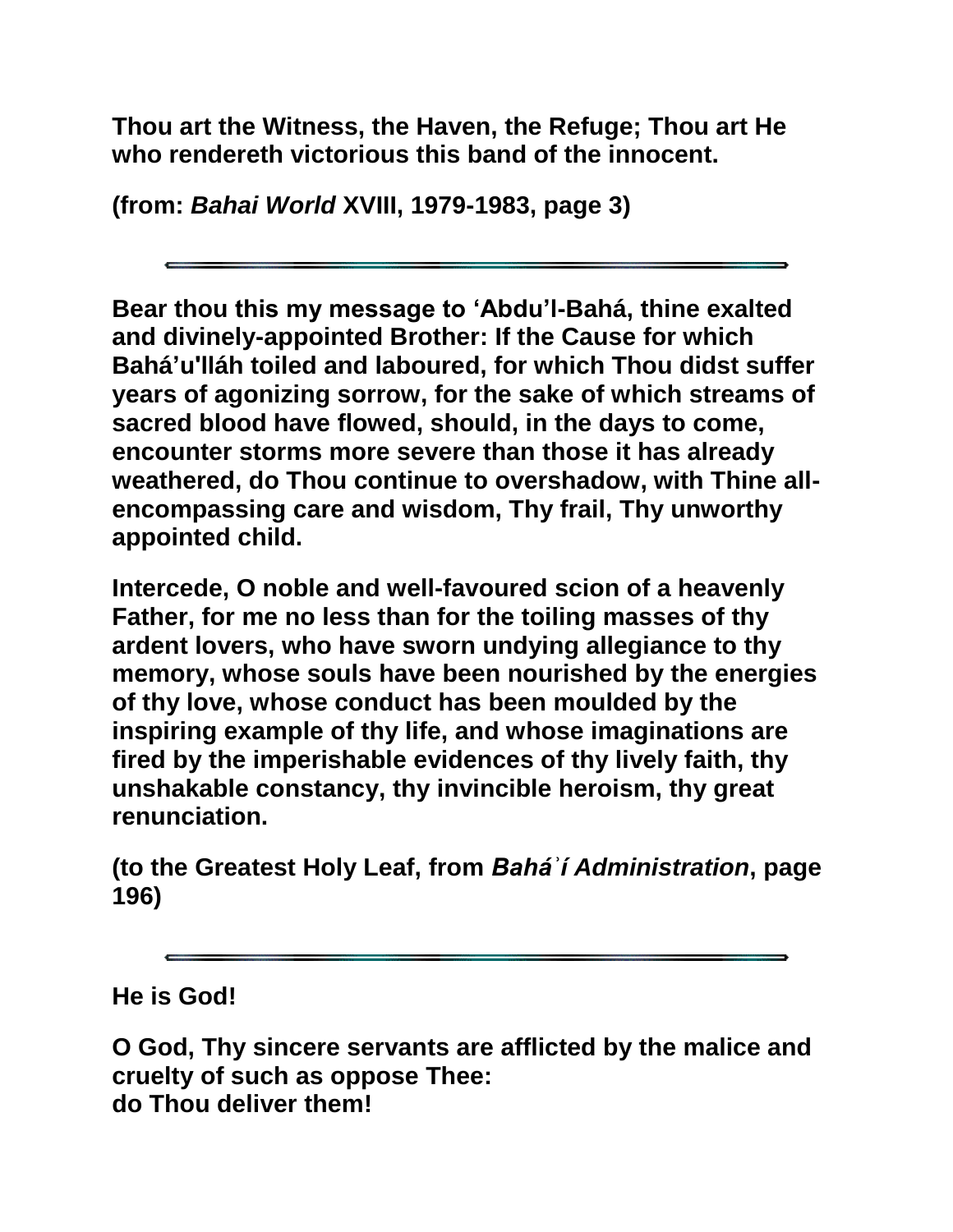**The beloved of that Resplendent Beauty are as oppressed sheep in the claws of ignorant malicious wolves: do Thou release them!**

**The nightingales of Thy Garden of Sanctity are sobbing among the owls of deceit and treachery: be Thou their defender!**

**The fair-faced lovers of Thy Precious Cause are caught in the machinations of cruel and oppressive fiends: set them free!**

**Although calamity is the well-spring of bounty, yet the hearts of Thy kindred are more delicate than a breeze from the East. While the tyranny of enemies is the herald proclaiming this Most Great, this glorious Cause, yet the weakened and fainting Friends are being pierced by the ceaseless darts of a hostile people.**

**(***Iran Press Watch***)**

**He is God!**

**Dispel our grief by the rising sun of Thy gracious promise, O Lord our God and our Refuge, and allay our sorrows by sending down upon us the company of Thy victorious angels, and illumine our sight by disclosing to our eyes the signs of Thy mighty Cause.**

**Pour out Thy calm upon us, O our Lord! Open before our faces the doors of happiness and prosperity, O Lord our God! Cause us to taste the sweetness of felicity and elevate us unto such stations as Thou didst promise in Thy Scriptures and in Thy Books.**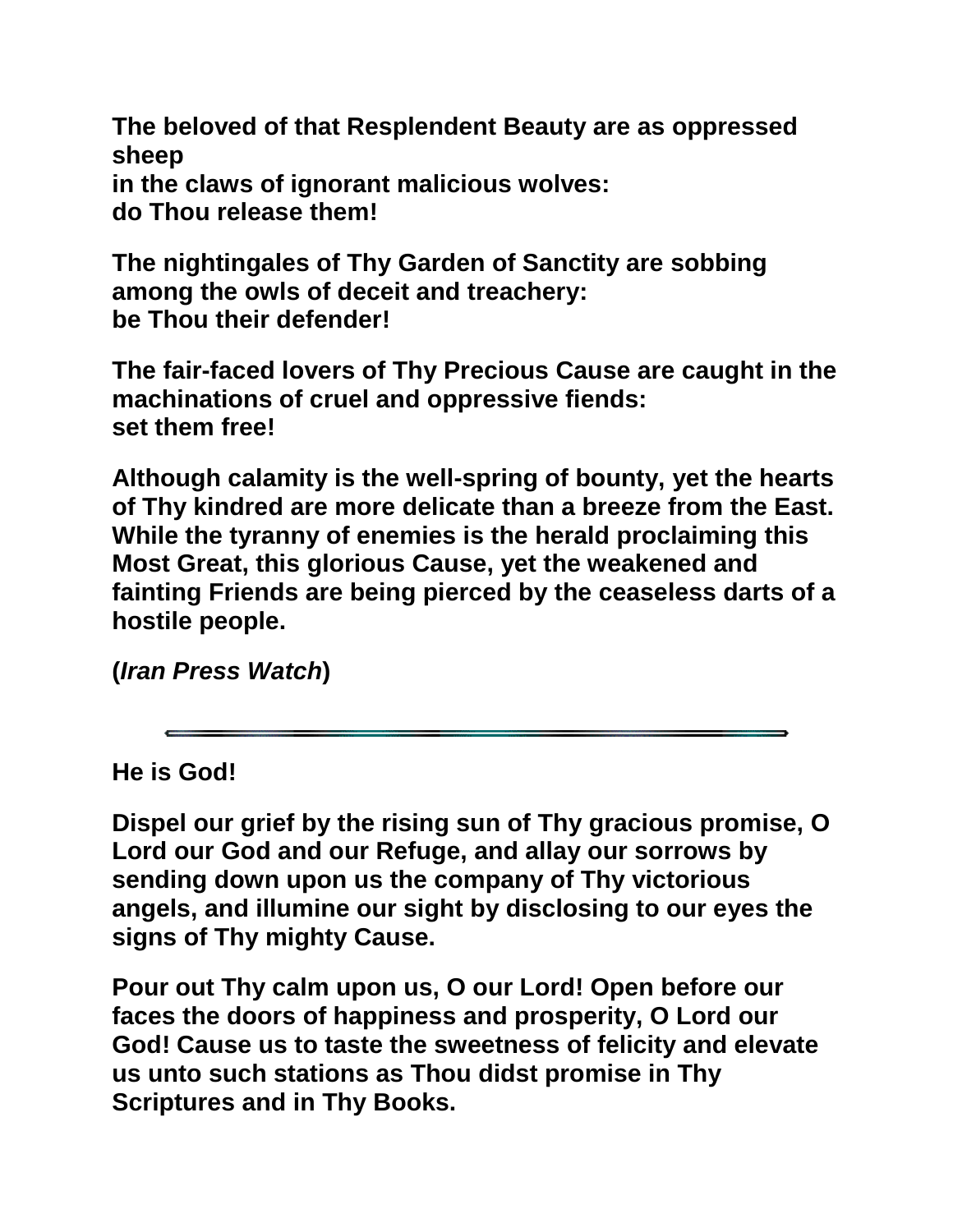**How long will this iniquity and oppression last, O our God? How long will this injustice and tyranny endure? What Refuge is there besides Thee? Nay, by Thy Mercy! Thou art the Shelter of the afflicted and Thou hearest the call of them that yearn after Thee!** 

**Aid and assist us by Thy grace, O Lord the All-Glorious, and disappoint not our hopes, O Thou the Desire of the world, Thou Who of those who show mercy art the Most Merciful.** 

**[\(http://peyman.sazedj.org/node/1\)](http://peyman.sazedj.org/node/1)**

**O God, the Most High! We implore Thee by Thy Name and by Thy blood spread over the earth to grant our prayers and to enable us to nest under the shelter of Thy protecting wings and to shower upon us the rain of Thy generosity and Thy bounty. Assist and aid us to follow Thy path for love of Thee and draw us nigh unto the chord of Thy faithfulness and confirm us in Thy love and in the promulgation of Thy Message.**

**Preserve us from the darts of them that have denied Thee. Aid us to follow the pathway of Thy Will and to proclaim the Faith of Thy Best-Beloved, the Most Glorious, He in Whose path thou hast sacrificed Thyself, and for the sake of Whose love Thou hast wished for martyrdom.**

**Deliver us, O our Best Beloved, the Exalted, the Most High. Encourage us and make firm our steps. Forgive us our sins and expiate our trespasses, unloose our tongues, so that we may lift our voices and from our lips may flow Thy praise. Crown our deeds and our labours with the diadem of Thy grace. Make the end of our lives like unto that which Thou didst bestow on the faithful among Thy servants. We**